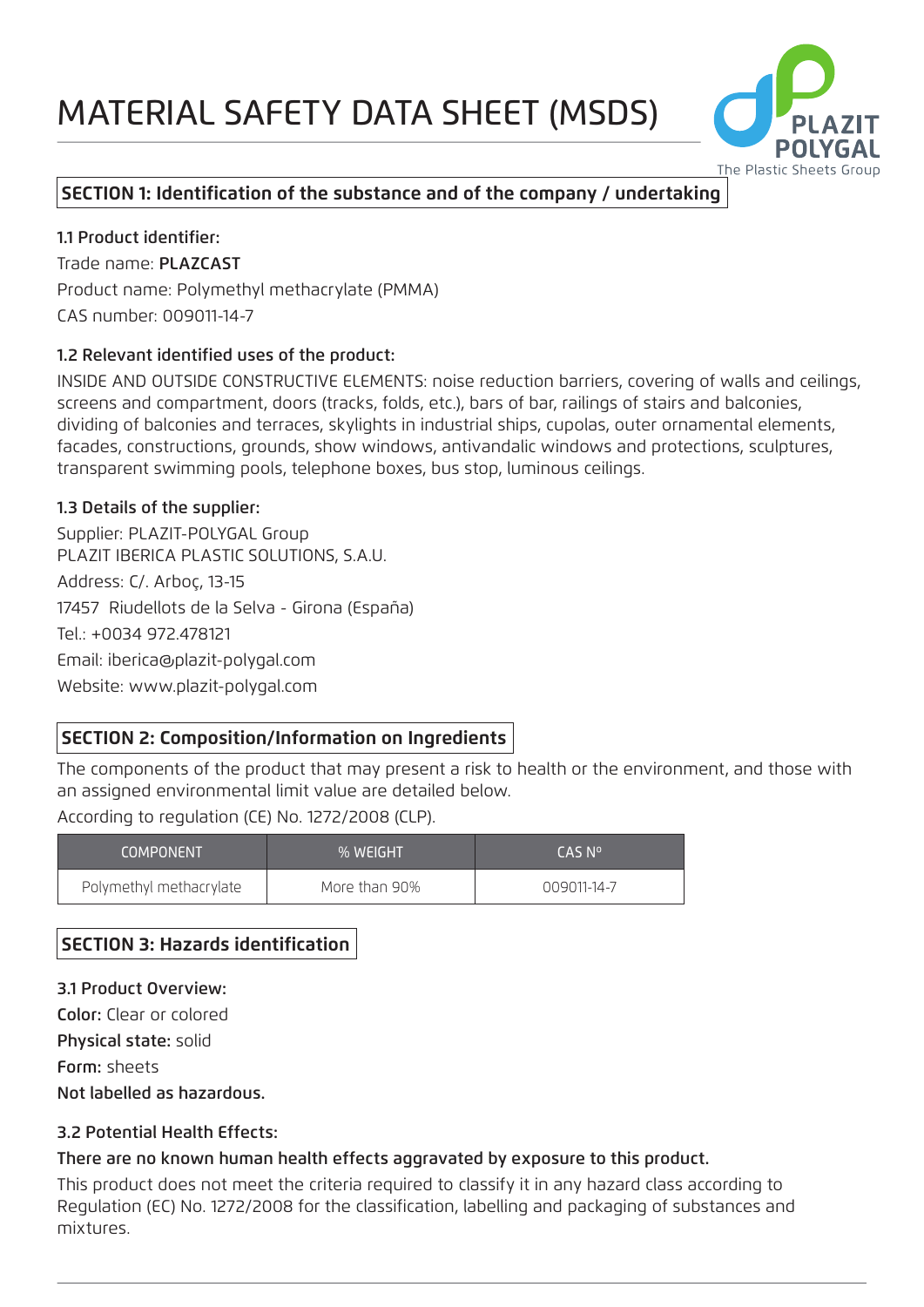## 3.3 Other hazards:

Low toxicity under normal conditions of handling and use. It can cut. Thermal decomposition gives off toxic, irritating and flammable fumes. Attention must be paid during thermoforming to ensure that the product is not exposed to temperatures above 200 degrees Celsius. Certain machining operations, e.g. laser cutting, can generate dust, toxic and corrosive fumes. There must be adequate ventilation.

## **SECTION 4: First-aid measures**

#### 4.1 Description of first aid measures:

Inhalation: The material is not considered to be harmful by inhalation.

Skin: IN CASE OF CUT: Wash immediately with plentiful water and soap.

Eyes: IN CASE OF LESIONS: By cutting or acrylic dust particle, wash immediately with plentiful water or cleaning solution with eyes wide open for at least 5 minutes. Then consult an optician.

Ingestion: The material is not considered dangerous if ingested. Special First Aid measures are not necessary.

#### 4.2 Most important symptoms

Dust: Skin and eye irritation.

## 4.3 Indication of any immediate medical attention and special treatment needed: No

## **SECTION 5: Fire-fighting measures**

5.1 Extinguishing media: Powdered water, foam, dry chemical, CO2.

## 5.2 Specials fire risk:

It can burn. Fumes heavier than air. Explosive mixtures with air at normal temperatures are possible.

## 5.3 Special Fire Fighting Procedures:

Pour water on vapours at source. Avoid extinguisher water penetration where held underground or in shallow containers.

#### 5.4 Special Protective Equipment for Firefighters:

Stay in the risk area only with suitable protective clothing and with artificial respiration systems independent of the environment.

Avoid sources of ignition. Withdraw immediately in case of alarm. Consult and apply security and emergency plans if they exist.

#### 5.5 Other recommendations:

Avoid electrostatic charges.

## **SECTION 6: Accidental Release Measures**

No special precautions and no personal protective equipment needed. Offcuts, swarf or dust should be collected and disposed of in a safe way.

## **SECTION 7: Handling and Storage**

## 7.1 Handling:

Avoid electrostatic charges. Keep away from sources of ignition.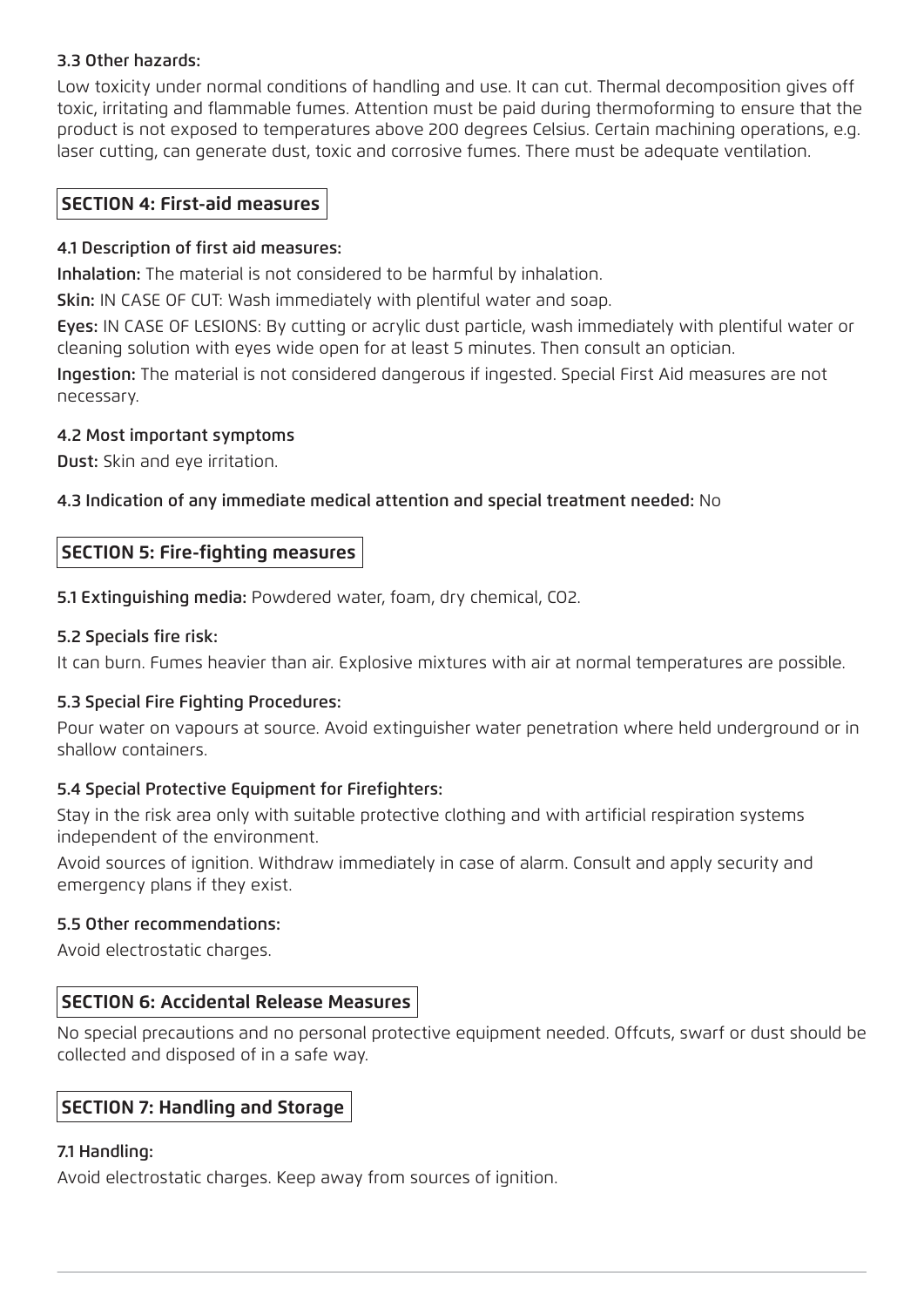## 7.2 Storage:

This material is not hazardous under normal storage conditions.

Store in a dry place away from moisture, excessive heat and sources of combustion.

## **SECTION 8: Exposure Controls / Personal Protection**

## 8.1 Exposure limits:

No specific exposure related hazards are known.

## 8.2 Industrial Hygiene

Handle in accordance with good industrial hygiene and safety practice.

## 8.3 Respiratory protection

Cutting, milling and sanding can create small particles of monomeric methyl methacrylate and disturbing particles or breathable dust. Ventilate properly and use suitable respiratory protection.

## 8.4 Hand protection

Gloves should be worn to avoid the possibility of cuts.

## 8.5 Eye protection

Use safety glasses and visors to avoid particle infiltration.

## 8.6 Skin and body protection

Wear anti-rip clothing. The wearing of industrial safety boots is recommended.

## **SECTION 9: Physical and Chemical Properties**

Aspects and smell: Various pH: Not available Boiling point: Not applicable Fusion point: Not applicable Flash point: Not applicable Ignition point: Aprox. 420ºC DIN 51794 Auto ignition: Not applicable Explosive limits: lower: Not applicable upper: Not applicable Vapor pressure: Not applicable Density: 1.19 kg/m3 Solubility in water: (20°) Insignificant Solubility in ethanol: Insignificant Distribution Coefficient n-octanol/water: Not applicable

## **SECTION 10: Stability and Reactivity**

10.1 Reactivity: Non-reactive material.

## 10.2 Stability:

Unstable: Sensitive to contamination and temperature. Stable: Very slow decomposition time under normal handling and storage conditions.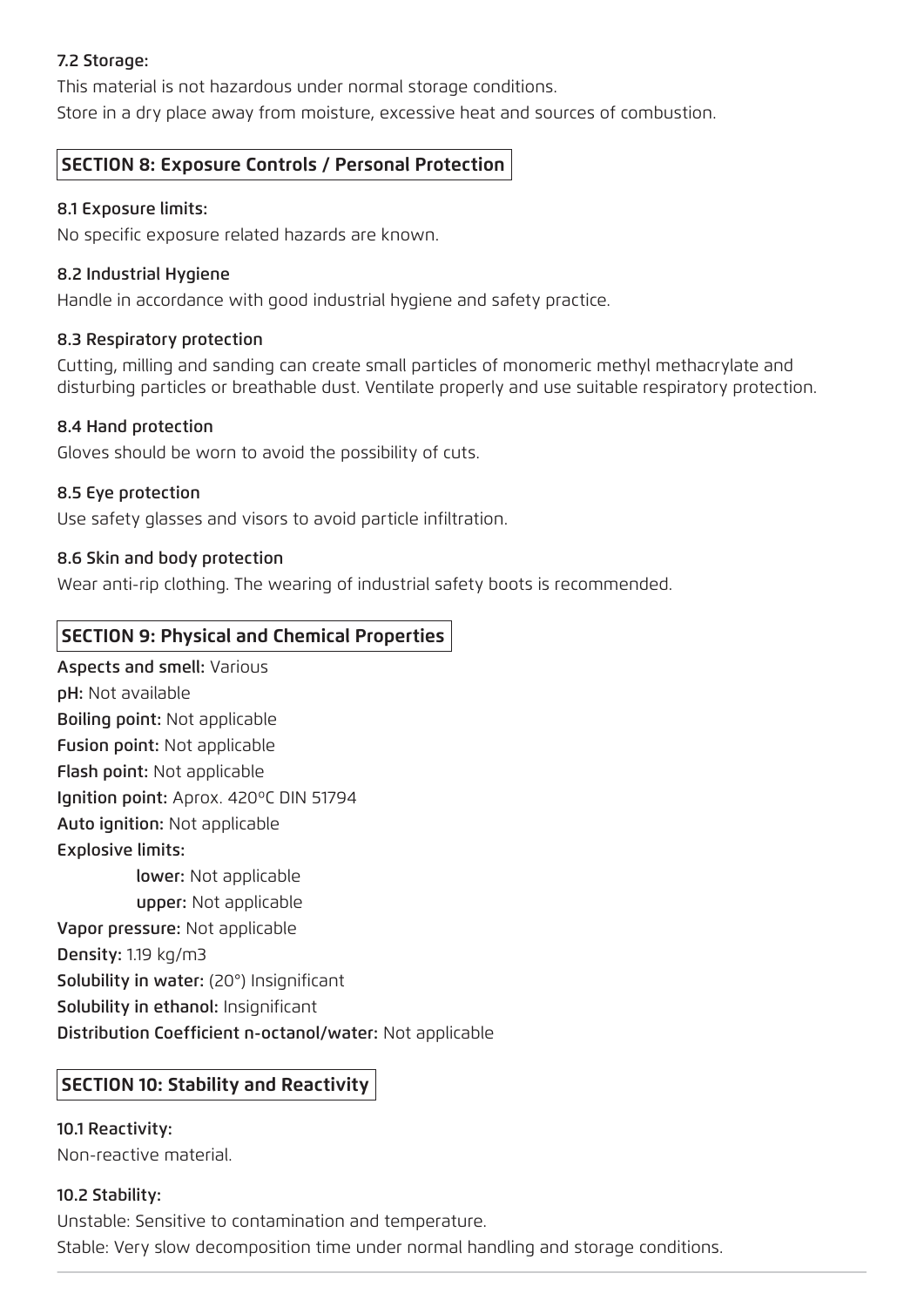#### 10.3 Materials to avoid:

Nitric acid, nitrogenous oxidants, strong oxidants.

#### 10.4 Conditions / hazards to avoid:

Avoid potential ignition sources. During improper processing combustible irritating vapours, which affect the eyes and respiratory system.

#### 10.5 Incompatible materials:

Soluble in most organic solvents, acetone and chlorinated hydrocarbons.

#### 10.6 Hazardous decomposition products:

Flammable and toxic vapours. (In case of fire see Section 5 ).Carbon monoxide, carbon dioxide, methyl methacrylate, methane, ethane, acetylene, methyl isobutirate, methyl propionate and/ or water.

## **SECTION 11: Toxicological Information**

#### 11.1 Effects of over exposure:

Not known.

#### 11.2 Inhalation:

Not known.

## 11.3 Ingestion:

Not known.

## 11.4 Skin contact:

Not known.

## 11.5 Eye contact:

Not known.

#### 11.6 Carcinogenity: Not known.

11.7 Toxicity for reproduction: Not known.

## 11.8 Exposure limits:

Not found.

## **SECTION 12: Ecological Information**

#### 12.1 General considerations:.

Unclassified product.

#### 12.2 Persistence and Degradability:

No data available but can be considered difficultly biodegradable.

#### 12.3 Accumulation:

Not to be expected that it bio accumulates in organisms.

#### 12.4 Ecotoxicity (Mobility in soil) :

As a solid product, it is difficult that it contaminates, it can be easily recovered in case of accidental spillage.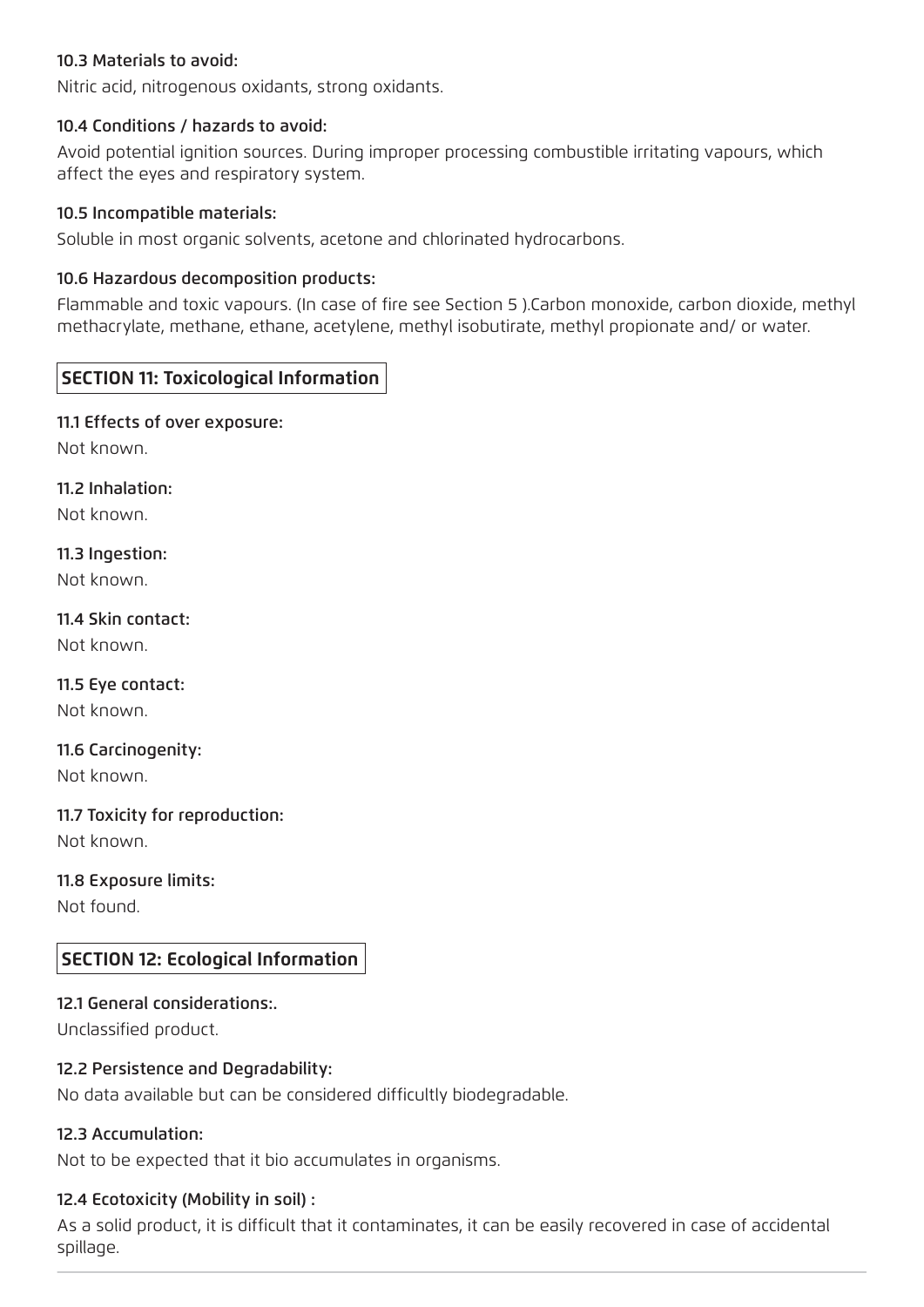## 12.5 Results of PBT and vPvB assessment:

Not classified as PBT or vPvB.

#### 12.6 Other ecological data:

Do not allow to soak into the ground, to enter water courses or sewers.

## **SECTION 13: Disposal Considerations:**

The residue is not considered dangerous. Large amounts of waste can be recoverable. Seek specialized advice from your provider.

#### 13.1 Waste treatment methods:

#### Product

In accordance with the relevant laws and legislation.

Disposal must be done in accordance with local, state or national law. It can be deposited in a landfill in accordance with local regulations. Incineration can be used to recover energy. The regional waste disposal company should carry out the assignment of a waste code, according to the European Waste Catalogue.

#### Packaging

Disposal of packaging should be carried out in accordance with official regulations. For contaminated packaging, the same measures should be taken as for the contaminating product. Uncontaminated packaging should be treated as household waste or as recyclable material.

#### Waste disposal

The establishments and companies dedicated to the recovery, elimination, collection or transport of waste should comply with the provisions related to waste management or other autonomous, national or community provisions in force.

## **SECTION 14: Transport Information**

#### 14.1 UN number:

Not classified as dangerous for Transport.

#### 14.2 UN proper shipping name:

Not regulated.

#### 14.3 Transport hazard class(es):

Not regulated.

## 14.4 Packing group:

Not regulated.

#### 14.5 Environmental hazards:

Not regulated.

#### 14.6 Special precautions for user:

Not regulated.

## 14.7 Transport in bulk according to Annex II of Marpol and the IBC Code:

Not regulated.